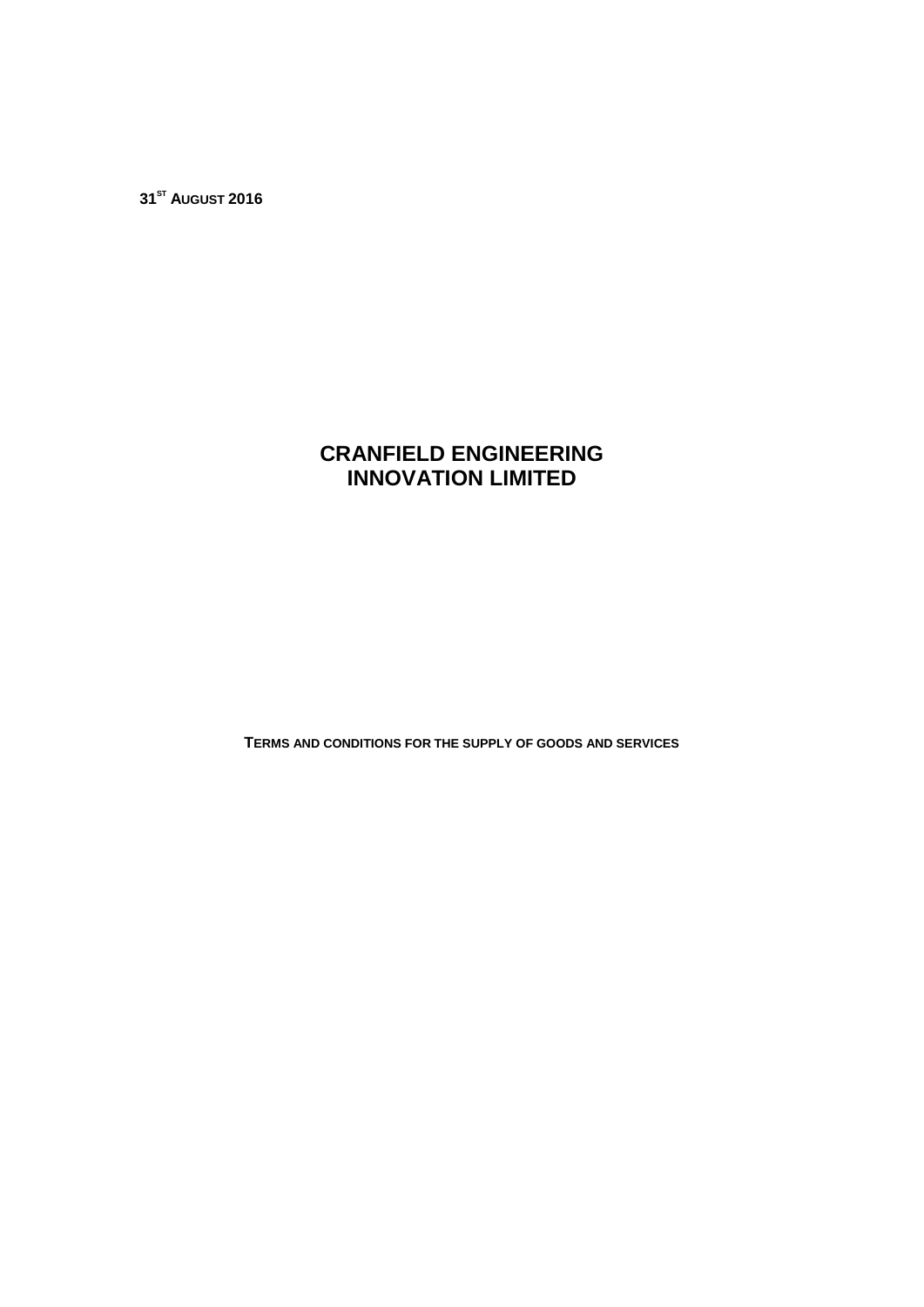#### **INTERPRETATION**

1.1 Definitions. In these Conditions, the following definitions apply:

**Business Day:** a day other than a Saturday, Sunday or public holiday in England when banks in London are open for business.

**Commencement Date:** has the meaning set out in clause 2.2.

**Conditions:** these terms and conditions as amended from time to time in accordance with clause 18.9.

**Contract:** the contract between the Company and the Supplier for the supply of Goods and/or Services in accordance with these Conditions.

**Company:** Cranfield Engineering Innovation Limited incorporated in England and Wales with company number 05333696.

**Company Materials:** has the meaning set out in clause 5.3(i).

**Deliverables:** all documents, products and materials developed by the Supplier or its agents, contractors and employees as part of or in relation to the Services in any form or media, including without limitation drawings, maps, plans, diagrams, designs, pictures, computer programs, data, specifications and reports (including drafts).

**Force Majeure;** includes but is not limited to any event beyond its reasonable control, including but not limited to an Act of God, decree of Government, fire, flood, explosion, sabotage, riot, rebellion, war, civil war, armed conflict, terrorism, nuclear, chemical or biological contamination, disease, quarantine, official strike or similar official industrial action or dispute, which directly causes a Party to be unable to comply with all or a material part of its obligations hereunder

**Goods:** the goods (or any part of them) set out in the Purchase Order.

**Goods Specification:** any specification for the Goods, including any related plans and drawings, that is agreed in writing by the Company and the Supplier.

**Intellectual Property Rights:** patents, rights to inventions, copyright and related rights, trade marks, business names and domain names, rights in get-up, goodwill and the right to sue for passing off, rights in designs, database rights, rights to use, and protect the confidentiality of, confidential information (including know-how), and all other intellectual property rights, in each case whether registered or unregistered and including all applications and rights to apply for and be granted, renewals or extensions of, and rights to claim priority from, such rights and all similar or equivalent rights or forms of protection which subsist or will subsist now or in the future in any part of the world.

**Purchase Order:** the Company's order for the supply of Goods and/or Services, as set out in the Company's Purchase Order or in the Company's written acceptance of the Supplier's quotation as the case may be.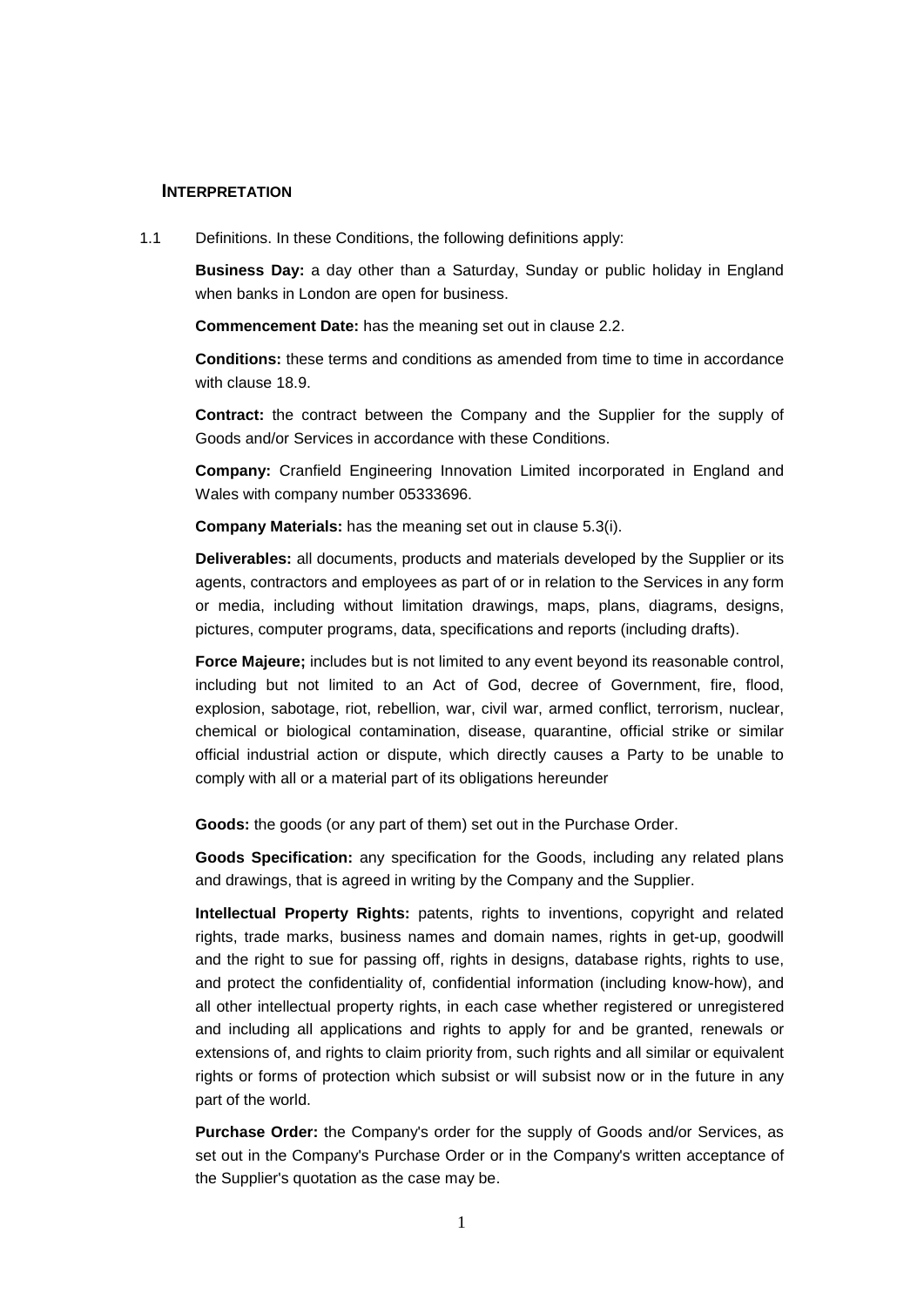**Services:** the services, including without limitation any Deliverables, to be provided by the Supplier under the Contract as set out in the Service Specification referenced in the Purchase Order.

**Service Specification:** the description or specification for Services agreed in writing by the Company and the Supplier referenced in the Purchase Order.

**Supplier:** the person or firm from whom the Company purchases the Goods and/or Services.

- 1.2 **Construction**. In these Conditions, the following rules apply:
	- (a) a person includes a natural person, corporate or unincorporated body (whether or not having separate legal personality);
	- (b) a references to a party includes its personal representatives, successors or permitted assigns;
	- (c) a reference to a statute or statutory provision is a reference to such statute or statutory provision as amended or re-enacted. A reference to a statute or statutory provision includes any subordinate legislation made under that statute or statutory provision, as amended or re-enacted;
	- (d) any phrase introduced by the terms including, include, in particular or any similar expression shall be construed as illustrative and shall not limit the sense of the words preceding those terms; and
	- (e) a reference to writing or written includes e-mails not faxes.

# **BASIS OF CONTRACT**

- 2.1 The Purchase Order constitutes an offer by the Company to purchase Goods and/or Services from the Supplier in accordance with these Conditions.
- 2.2 The Purchase Order shall be deemed to be accepted on the earlier of:
	- (a) the Supplier issuing written acceptance of the Purchase Order; or
	- (b) any act by the Supplier consistent with fulfilling the Purchase Order,

at which point and on which date the Contract shall come into existence (**Commencement Date**).

- 2.3 These Conditions apply to the Contract to the exclusion of any other terms that the Supplier seeks to impose or incorporate, or which are implied by trade, custom, practice or course of dealing unless the terms are specified in the Purchase Order.
- 2.4 All of these Conditions shall apply to the supply of both Goods and Services except where the application to one or the other is specified.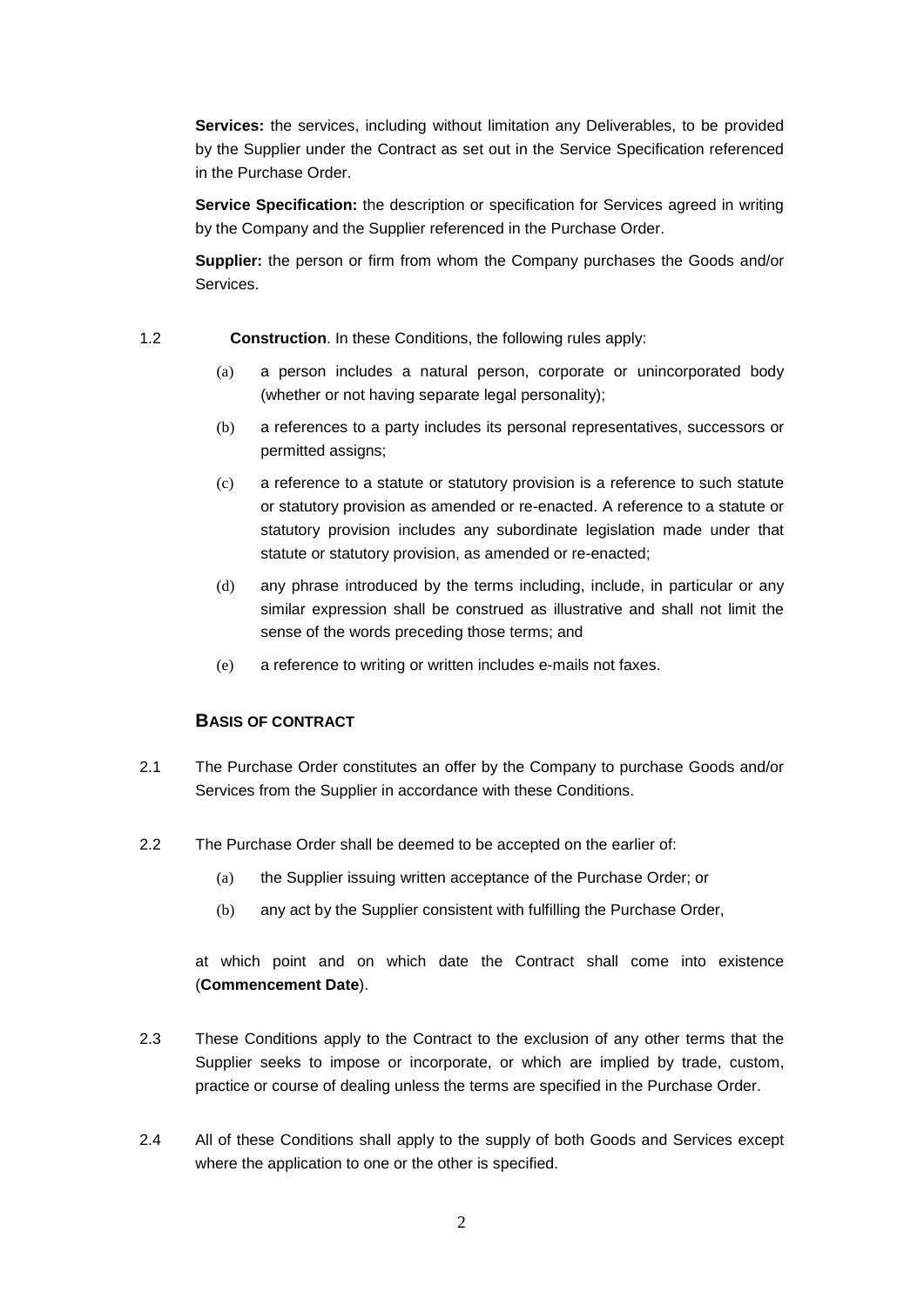# **SUPPLY OF GOODS**

- 3.1 The Supplier shall ensure that the Goods shall:
	- (a) correspond with their description and any applicable Goods Specification;
	- (b) be of satisfactory quality (within the meaning of the Sale of Goods Act 1979) and fit for any purpose held out by the Supplier or made known to the Supplier by the Company, expressly or by implication, and in this respect the Company relies on the Supplier's skill and judgment;
	- (c) where applicable, be free from defects in design, materials and workmanship and remain so for twelve (12) months after delivery; and
	- (d) comply with all applicable statutory and regulatory requirements relating to the manufacture, labelling, packaging, storage, handling and delivery of the Goods.
- 3.2 The Supplier shall ensure that at all times it has and maintains all the licences, permissions, authorisations, consents and permits that it needs to carry out its obligations under the Contract in respect of the Goods.
- 3.3 The Company shall have the right to inspect and test the Goods at any time before delivery.
- 3.4 If following such inspection or testing the Company considers that the Goods do not conform or are unlikely to comply with the Supplier's undertakings at clause 3.1, the Company shall inform the Supplier and the Supplier shall immediately take such remedial action as is necessary to ensure compliance.
- 3.5 Notwithstanding any such inspection or testing, the Supplier shall remain fully responsible for the Goods and any such inspection or testing shall not reduce or otherwise affect the Supplier's obligations under the Contract, and the Company shall have the right to conduct further inspections and tests after the Supplier has carried out its remedial actions.

# **DELIVERY OF GOODS**

- 4.1 The Supplier shall ensure that:
	- (a) the Goods are properly packed and secured in such manner as to enable them to reach their destination in good condition;
	- (b) each delivery of the Goods is accompanied by a delivery note which shows the date of the Purchase Order, the Purchase Order number (if any), the type and quantity of the Goods (including the code number of the Goods (where applicable)), special storage instructions (if any) and, if the Goods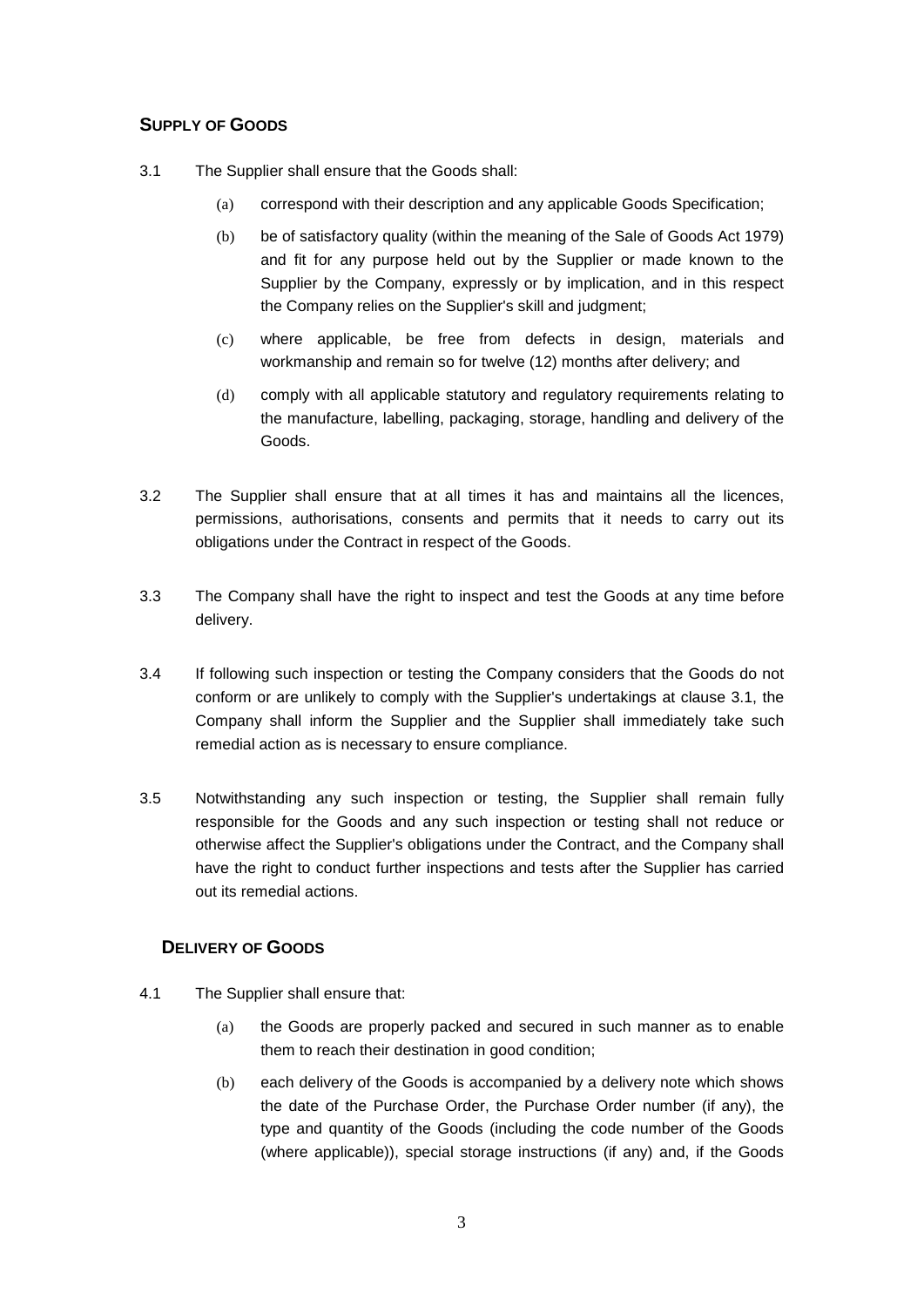are being delivered by instalments, the outstanding balance of Goods remaining to be delivered; and

- (c) if the Supplier requires the Company to return any packaging material for the Goods to the Supplier, that fact is clearly stated on the delivery note. Any such packaging material shall only be returned to the Supplier at the cost of the Supplier.
- 4.2 The Supplier shall deliver the Goods:
	- (a) on the date specified in the Purchase Order or, if no such date is specified, then within thirty (30) days of the date of the Purchase Order;
	- (b) to the Company's premises as specified in the Purchase Order or such other location as instructed by the Company before delivery (**Delivery Location**);
	- (c) during the Company's normal hours of business on a Business Day or as instructed by the Company.
- 4.3 Delivery of the Goods shall be completed on the completion of unloading of the Goods at the Delivery Location.
- 4.4 If the Supplier:
	- (a) delivers less than ninety five (95) per cent of the quantity of Goods ordered, the Company may reject the Goods; or
	- (b) delivers more than one hundred and five (105) per cent of the quantity of Goods ordered, the Company may at its sole discretion reject the Goods or the excess Goods,

and any rejected Goods shall be returnable at the Supplier's risk and expense. If the Supplier delivers more or less than the quantity of Goods ordered, and the Company accepts the delivery, a pro rata adjustment shall be made to the invoice for the Goods.

- 4.5 The Supplier shall not deliver the Goods in instalments without the Company's prior written consent. Where it is agreed that the Goods are delivered by instalments, they may be invoiced and paid for separately. However, failure by the Supplier to deliver any one instalment on time or at all or any defect in an instalment shall entitle the Company to the remedies set out in clause 6.1.
- 4.6 Title and risk in the Goods shall pass to the Company on completion of delivery.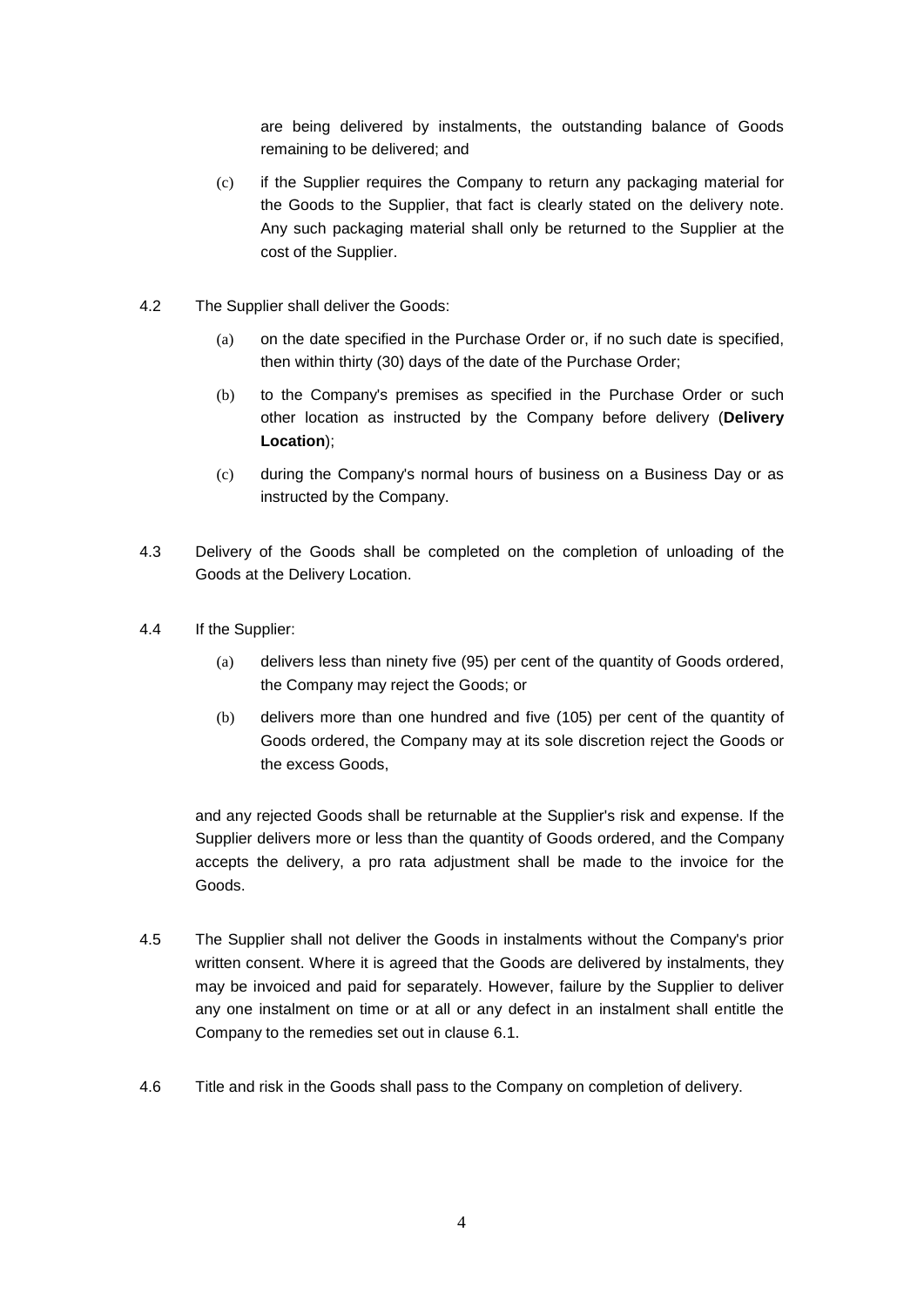# **SUPPLY OF SERVICES**

- 5.1 The Supplier shall from the Commencement Date or the date set out in the Purchase Order or such other date as the parties shall agree in writing and for the duration of this Contract provide the Services to the Company in accordance with the terms of the Contract.
- 5.2 The Supplier shall meet any performance dates for the Services specified in the Purchase Order or notified to the Supplier by the Company.
- 5.3 In providing the Services, the Supplier shall:
	- (a) co-operate with the Company in all matters relating to the Services, and comply with all instructions of the Company;
	- (b) perform the Services with the best care, skill and diligence in accordance with best practice in the Supplier's industry, profession or trade;
	- (c) use personnel who are suitably skilled and experienced to perform tasks assigned to them, and in sufficient number to ensure that the Supplier's obligations are fulfilled in accordance with this Contract;
	- (d) ensure that the Services and Deliverables will conform with all descriptions and specifications set out in the Service Specification, and that the Deliverables shall be fit for any purpose expressly or impliedly made known to the Supplier by the Company;
	- (e) provide all equipment, tools and vehicles and such other items as are required to provide the Services;
	- (f) use the best quality goods, materials, standards and techniques, and ensure that the Deliverables, and all goods and materials supplied and used in the Services or transferred to the Company, will be free from defects in workmanship, installation and design;
	- (g) obtain and at all times maintain all necessary licences and consents, and comply with all applicable laws and regulations;
	- (h) observe all health and safety rules and regulations and any other security requirements that apply at any of the Company's premises;
	- (i) hold all materials, equipment and tools, drawings, specifications and data supplied by the Company to the Supplier (**Company Materials**) in safe custody at its own risk, maintain the Company Materials in good condition until returned to the Company, and not dispose or use the Company Materials other than in accordance with the Company's written instructions or authorisation;
	- (j) not do or omit to do anything which may cause the Company to lose any licence, authority, consent or permission upon which it relies for the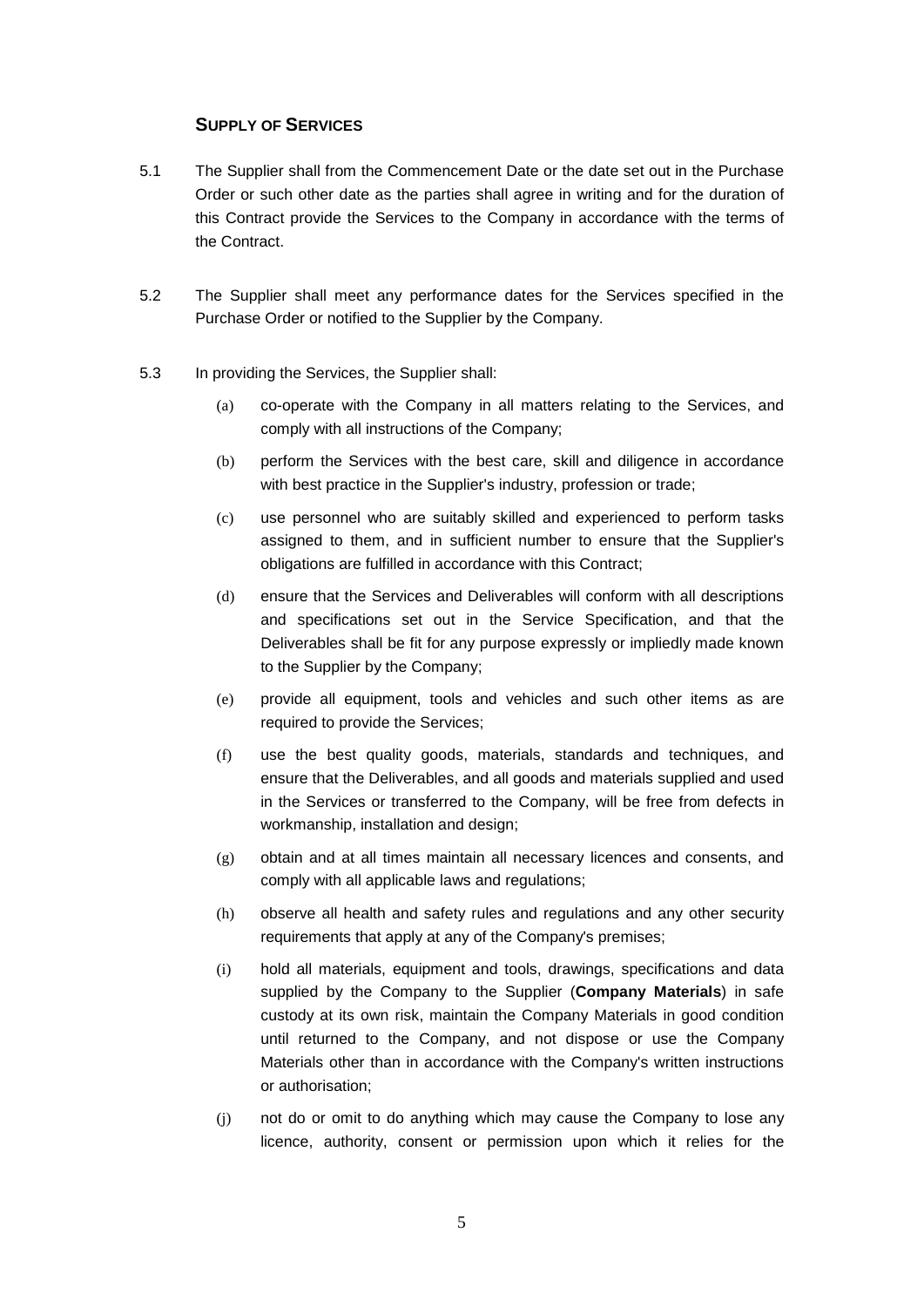purposes of conducting its business, and the Supplier acknowledges that the Company may rely or act on the Services; and

- (k) shall comply with all laws and regulations in force from time to time, affecting the export, or re-export to or from the United Kingdom of Great Britain and Northern Ireland of goods or services including technical information.
- (l) shall ensure that no export, or re-export, whether directly or indirectly shall be sent to any third party who it knows or has any reason to know will illicitly use any item or information directly or indirectly in any nuclear activity, the design or development of missiles, or missile technology, bacteriological or chemical weapons.

# **6. COMPANY REMEDIES**

- 6.1 If the Supplier fails to deliver the Goods and/or perform the Services by the applicable date, the Company shall, without limiting its other rights or remedies, have one or more of the following rights:
	- (a) to terminate the Contract with immediate effect by giving written notice to the Supplier;
	- (b) to refuse to accept any subsequent performance of the Services and/or delivery of the Goods which the Supplier attempts to make;
	- (c) to recover from the Supplier any costs incurred by the Company in obtaining substitute goods and/or services from a third party;
	- (d) where the Company has paid in advance for Services that have not been provided by the Supplier and/or Goods which have not been delivered by the Supplier, to have such sums refunded by the Supplier; and
	- (e) to claim damages for any additional costs, loss or expenses incurred by the Company which are in any way attributable to the Supplier's failure to meet such dates.
- 6.2 If the Goods are not delivered by the applicable date, the Company may, at its option, claim or deduct two (2) per cent of the price of the Goods for each week's delay in delivery by way of liquidated damages, up to a maximum of twenty (20) per cent of the total price of the Goods. If the Company exercises its rights under this clause 6.2 it shall not be entitled to any of the remedies set out in clause 6.1 in respect of the Goods' late delivery.
- 6.3 If the Supplier has delivered Goods that do not comply with the undertakings set out in clause 3.1, then, without limiting its other rights or remedies, the Company shall have one or more of the following rights, whether or not it has accepted the Goods: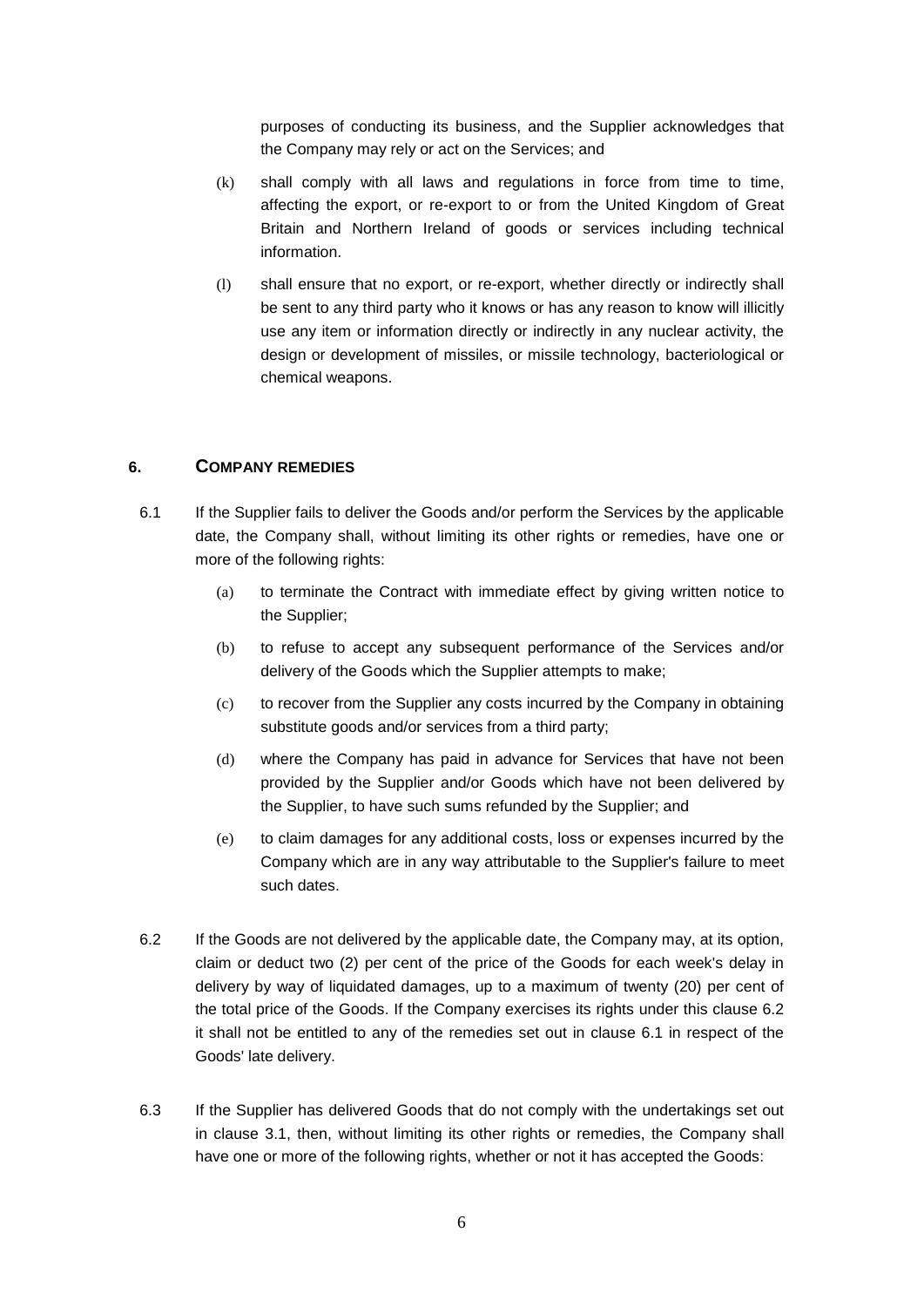- (a) to reject the Goods (in whole or in part) whether or not title has passed and to return them to the Supplier at the Supplier's own risk and expense;
- (b) to terminate the Contract with immediate effect by giving written notice to the Supplier;
- (c) to require the Supplier to repair or replace the rejected Goods, or to provide a full refund of the price of the rejected Goods if paid;
- (d) to refuse to accept any subsequent delivery of the Goods which the Supplier attempts to make;
- (e) to recover from the Supplier any expenditure incurred by the Company in obtaining substitute goods from a third party; and
- (f) to claim damages for any additional costs, loss or expenses incurred by the Company arising from the Supplier's failure to supply Goods in accordance with clause 3.1.
- 6.4 These Conditions shall extend to any substituted or remedial services and/or repaired or replacement goods supplied by the Supplier.
- 6.5 The Company's rights under this Contract are in addition to its rights and remedies implied by statute and common law.

# **COMPANY'S OBLIGATIONS**

The Company shall:

- (a) provide the Supplier with reasonable access at reasonable times to the Company's premises for the purpose of providing the Services;
- (b) provide such information as the Supplier may reasonably request for the provision of the Services and the Company considers reasonably necessary for the purpose of providing the Services;

#### **CHARGES AND PAYMENT**

- 8.1 The price for the Goods:
	- (a) shall be the price set out in the Purchase Order, or if no price is quoted, the price set out in the Supplier's published price list in force at the Commencement Date; and
	- (b) shall be inclusive of the costs of packaging, insurance and carriage of the Goods, unless otherwise agreed in writing by the Company. No extra charges shall be effective unless agreed in writing and signed by the Company.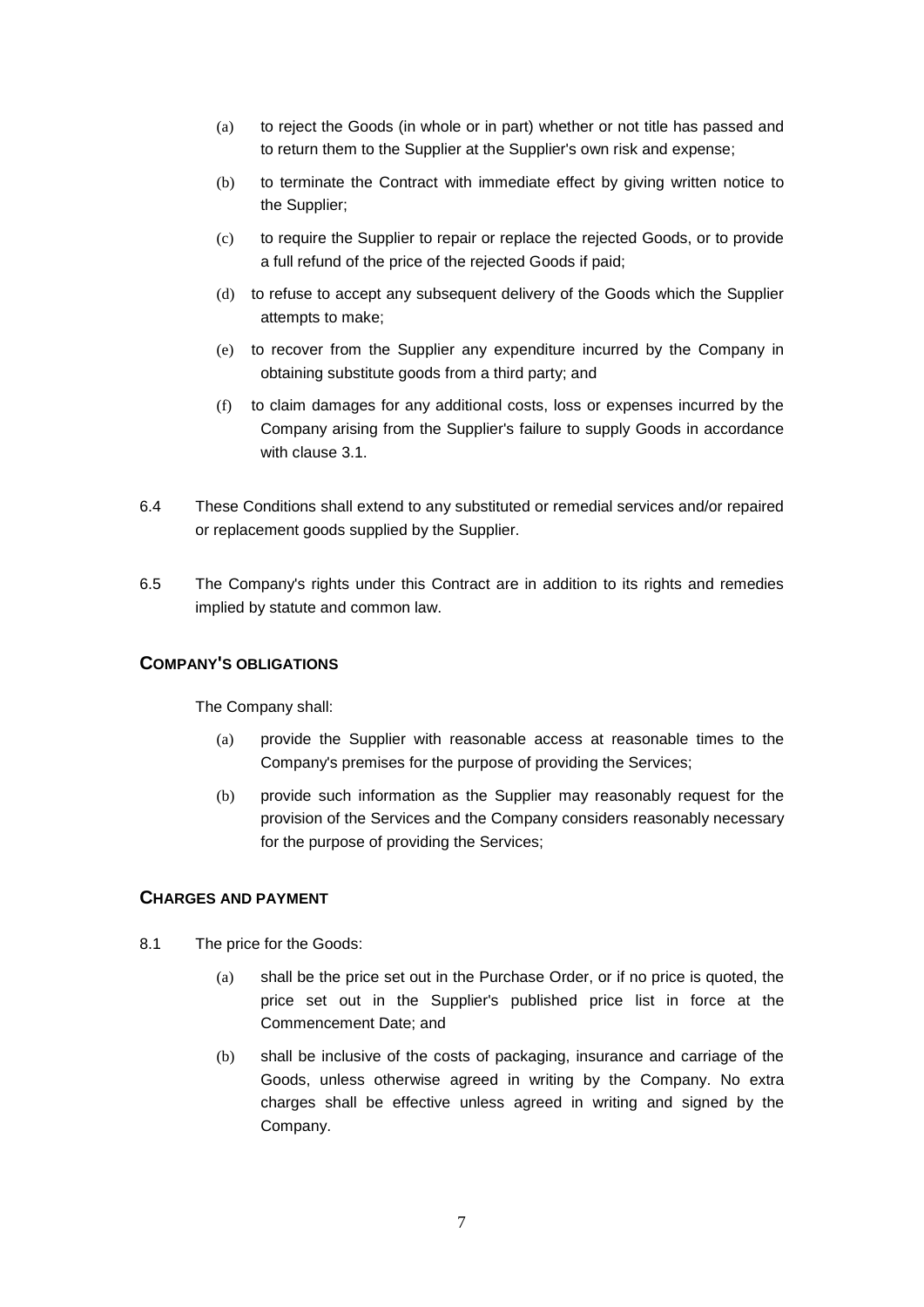- 8.2 The charges for the Services shall be set out in the Purchase Order, and shall be the full and exclusive remuneration of the Supplier in respect of the performance of the Services. Unless otherwise agreed in writing by the Company, the charges shall include every cost and expense of the Supplier directly or indirectly incurred in connection with the performance of the Services.
- 8.3 In respect of Goods, the Supplier shall invoice the Company on or at any time after completion of delivery. In respect of Services, the Supplier shall invoice the Company on completion of the Services. Each invoice shall include such supporting information required by the Company to verify the accuracy of the invoice, including but not limited to the relevant Purchase Order number.
- 8.4 In consideration of the supply of Goods and/or Services by the Supplier, the Company shall pay the invoiced amounts within thirty (30) days of the date of a correctly rendered invoice to a bank account nominated in writing by the Supplier.
- 8.5 All amounts payable by the Company under the Contract are exclusive of amounts in respect of valued added tax chargeable from time to time (**VAT**). Where any taxable supply for VAT purposes is made under the Contract by the Supplier to the Company, the Company shall, on receipt of a valid VAT invoice from the Supplier, pay to the Supplier such additional amounts in respect of VAT as are chargeable on the supply of the Goods and/or Services at the same time as payment is due for the supply of the Goods and/or Services.
- 8.6 If a party fails to make any payment due to the other party under the Contract by the due date for payment, then the defaulting party shall pay interest on the overdue amount at the rate of four (4) % per annum above the National Westminster Bank's base rate from time to time. Such interest shall accrue on a daily basis from the due date until the date of actual payment of the overdue amount, whether before or after judgment. The defaulting party shall pay the interest together with the overdue amount. This clause shall not apply to payments that the defaulting party disputes in good faith.
- 8.7 The Supplier shall maintain complete and accurate records of the time spent and materials used by the Supplier in providing the Services, and the Supplier shall allow the Company to inspect such records at all reasonable times on request.
- 8.8 The Company may at any time, without limiting any of its other rights or remedies, set off any liability of the Supplier to the Company against any liability of the Company to the Supplier, whether either liability is present or future, liquidated or unliquidated, and whether or not either liability arises under the Contract.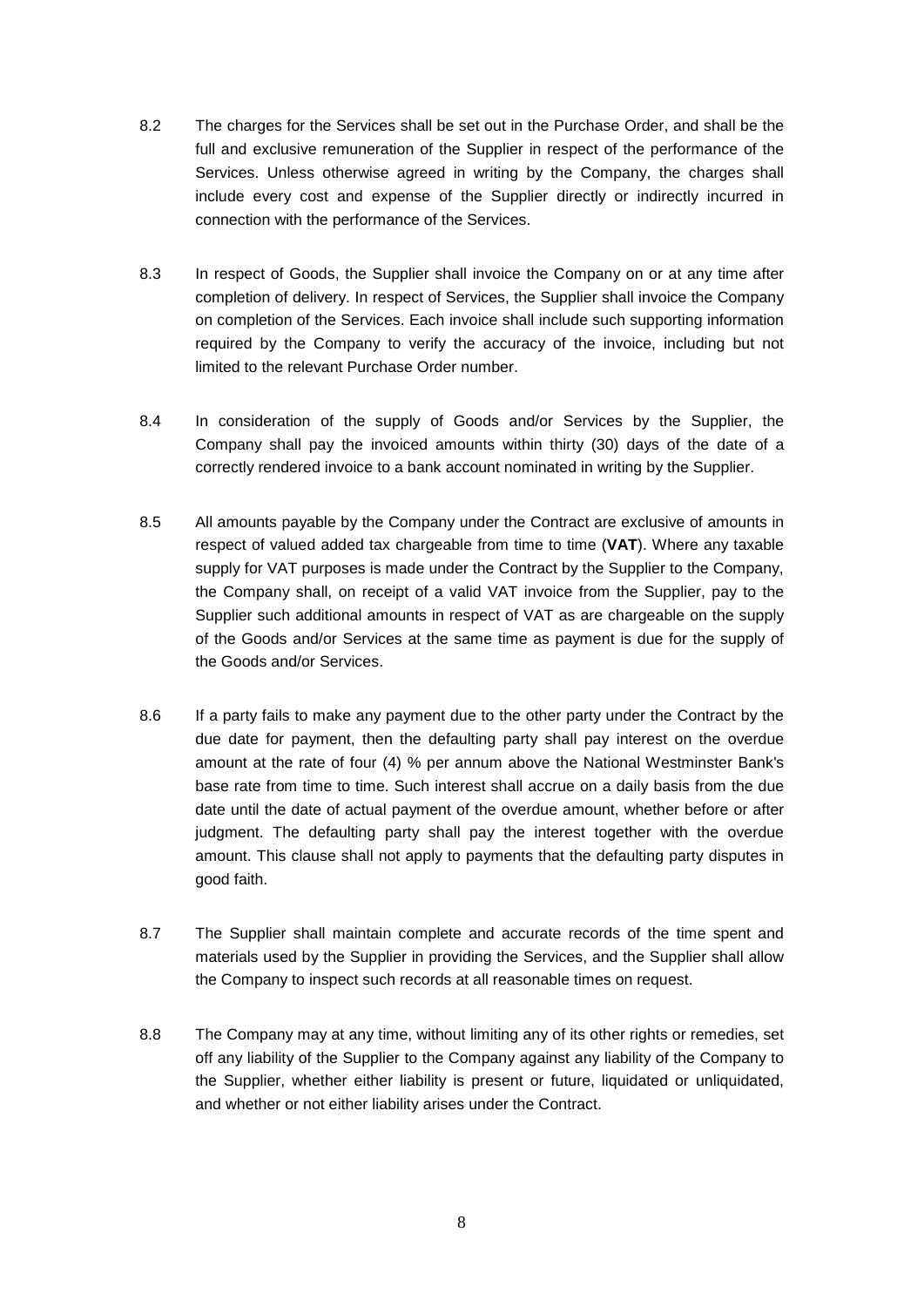# **INTELLECTUAL PROPERTY RIGHTS**

- 9.1 In respect of the Goods and any goods that are transferred to the Company as part of the Services under this Contract, including without limitation the Deliverables or any part of them, the Supplier warrants that it has full clear and unencumbered title to all such items, and that at the date of delivery of such items to the Company, it will have full and unrestricted rights to sell and transfer all such items to the Company.
- 9.2 The Supplier assigns to the Company, with full title guarantee and free from all third party rights, all Intellectual Property Rights in the products of the Services, including for the avoidance of doubt the Deliverables.
- 9.3 The Supplier shall obtain waivers of all moral rights in the products, including for the avoidance of doubt the Deliverables, of the Services to which any individual is now or may be at any future time entitled under Chapter IV of Part I of the Copyright Designs and Patents Act 1988 or any similar provisions of law in any jurisdiction.
- 9.4 The Supplier shall, promptly at the Company's request, do (or procure to be done) all such further acts and things and the execution of all such other documents as the Company may from time to time require for the purpose of securing for the Company the full benefit of the Contract, including all right, title and interest in and to the Intellectual Property Rights assigned to the Company in accordance with clause 9.2.
- 9.5 All Company Materials are the exclusive property of the Company.

# **INDEMNITY**

- 10.1 The Supplier shall keep the Company indemnified against all liabilities, costs, expenses, damages and losses (including but not limited to any direct, indirect or consequential losses, loss of profit, loss of reputation and all interest, penalties and legal costs (calculated on a full indemnity basis) and all other professional costs and expenses) suffered incurred by the Company as a result of or in connection with:
	- (a) any claim made against the Company for actual or alleged infringement of a third party's intellectual property rights arising out of, or in connection with, the manufacture, supply or use of the Goods, or receipt, use or supply of the Services, to the extent that the claim is attributable to the acts or omissions of the Supplier, its employees, agents or subcontractors;
	- (b) any claim made against the Company by a third party for death, personal injury or damage to property arising out of, or in connection with, defects in Goods, to the extent that the defects in the Goods are attributable to the acts or omissions of the Supplier, its employees, agents or subcontractors; and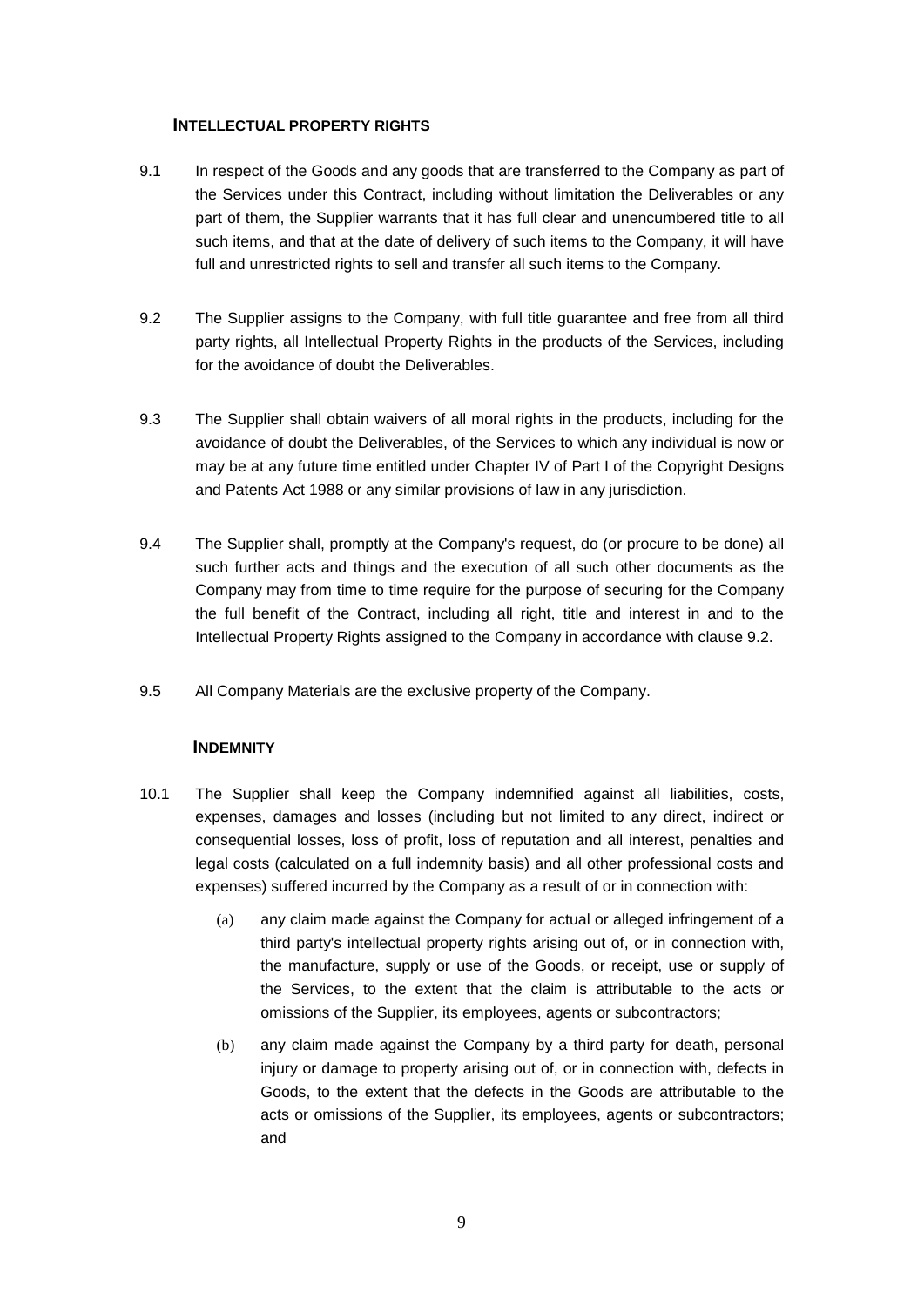- (c) any claim made against the Company by a third party arising out of or in connection with the supply of the Goods or the Services, to the extent that such claim arises out of the breach, negligent performance or failure or delay in performance of the Contract by the Supplier, its employees, agents or subcontractors.
- 10.2 This clause 10 shall survive termination of the Contract.

# **INSURANCE**

During the term of the Contract and for a period of six (6) years thereafter the Supplier shall maintain in force, with a reputable insurance company, professional indemnity insurance, product liability insurance and public liability insurance to cover the liabilities that may arise under or in connection with the Contract, and shall, on the Company's request, produce both the insurance certificate giving details of cover and the receipt for the current year's premium in respect of each insurance.

### **CONFIDENTIALITY**

- 12.1 The Supplier shall keep in strict confidence all technical or commercial know-how, specifications, inventions, processes or initiatives which are of a confidential nature and have been disclosed to the Supplier by the Company, its employees, agents or subcontractors, and any other confidential information concerning the Company's business, its products and services which the receiving party may obtain. The Supplier shall only disclose such confidential information to those of its employees, agents and subcontractors who need to know it for the purpose of discharging its obligations under the Contract, and shall ensure that such employees, agents and subcontractors comply with the obligations set out in this clause as though they were a party to the Contract. The Supplier may also disclose such of the Company's confidential information as is required to be disclosed by law, any governmental or regulatory authority or by a court of competent jurisdiction.
- 12.2 This clause 12 shall survive termination of the Contract.

# **TERMINATION**

- 13.1 Without limiting its other rights or remedies, the Company may terminate the Contract:
	- (a) in respect of the supply of Services, by giving the Supplier two (2) months' written notice; and
	- (b) in respect of the supply of Goods, in whole or in part at any time before delivery with immediate effect by giving written notice to the Supplier, whereupon the Supplier shall discontinue all work on the Contract. The Company shall pay the Supplier fair and reasonable compensation for any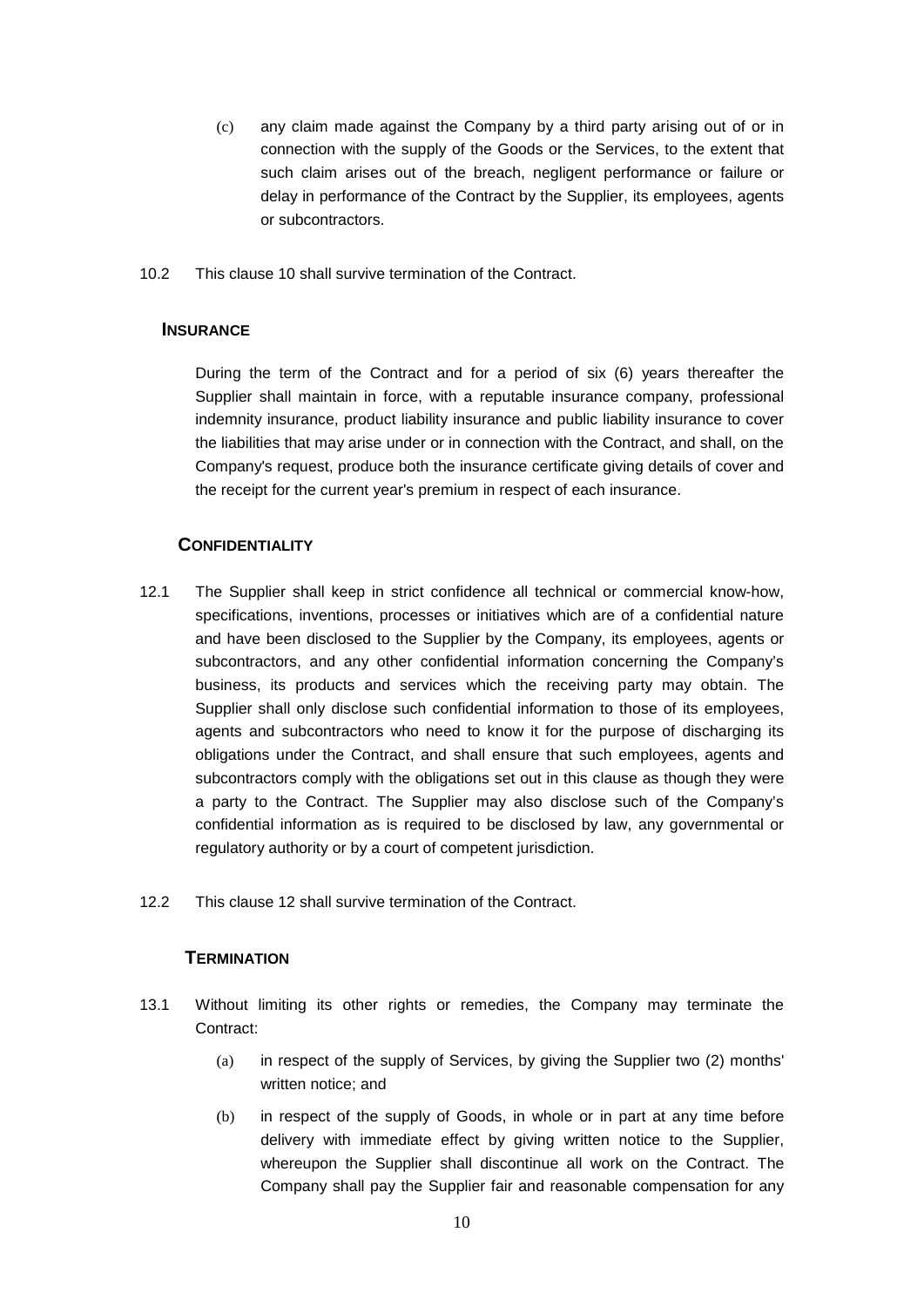work in progress on the Goods at the time of termination, but such compensation shall not include loss of anticipated profits or any consequential loss.

- 13.2 Without limiting its other rights or remedies, the Supplier may terminate the Contract by giving the Company three (3) months written notice.
- 13.3 In any of the circumstances in these Conditions in which a party may terminate the Contract, where both Goods and Services are supplied, that party may terminate the Contract in respect of the Goods, or in respect of the Services, and the Contract shall continue in respect of the remaining supply.
- 13.4 Without limiting its other rights or remedies, the Company may terminate the Contract with immediate effect by giving written notice to the Supplier if:
	- (a) the Supplier commits a material breach of the terms of the Contract and (if such a breach is remediable) fails to remedy that breach within twenty (20) business days of receipt of notice in writing to do so;
	- (b) the Supplier repeatedly breaches any of the terms of the Contract in such a manner as to reasonably justify the opinion that its conduct is inconsistent with it having the intention or ability to give effect to the terms of the Contract;
	- (c) the Supplier suspends, or threatens to suspend, payment of its debts or is unable to pay its debts as they fall due or admits inability to pay its debts or (being a company or limited liability partnership) is deemed unable to pay its debts within the meaning of section 123 of the Insolvency Act 1986 or (being an individual) is deemed either unable to pay its debts or as having no reasonable prospect of so doing, in either case, within the meaning of section 268 of the Insolvency Act 1986 or (being a partnership) has any partner to whom any of the foregoing apply;
	- (d) the Supplier commences negotiations with all or any class of its creditors with a view to rescheduling any of its debts, or makes a proposal for or enters into any compromise or arrangement with its creditors;
	- (e) a petition is filed, a notice is given, a resolution is passed, or an order is made, for or in connection with the winding up of the Supplier (being a company) other than for the sole purpose of a scheme for a solvent amalgamation of the Supplier with one or more other companies or the solvent reconstruction of the Supplier;
	- (f) the Supplier (being an individual) is the subject of a bankruptcy petition or order;
	- (g) a creditor or encumbrancer of the Supplier attaches or takes possession of, or a distress, execution, sequestration or other such process is levied or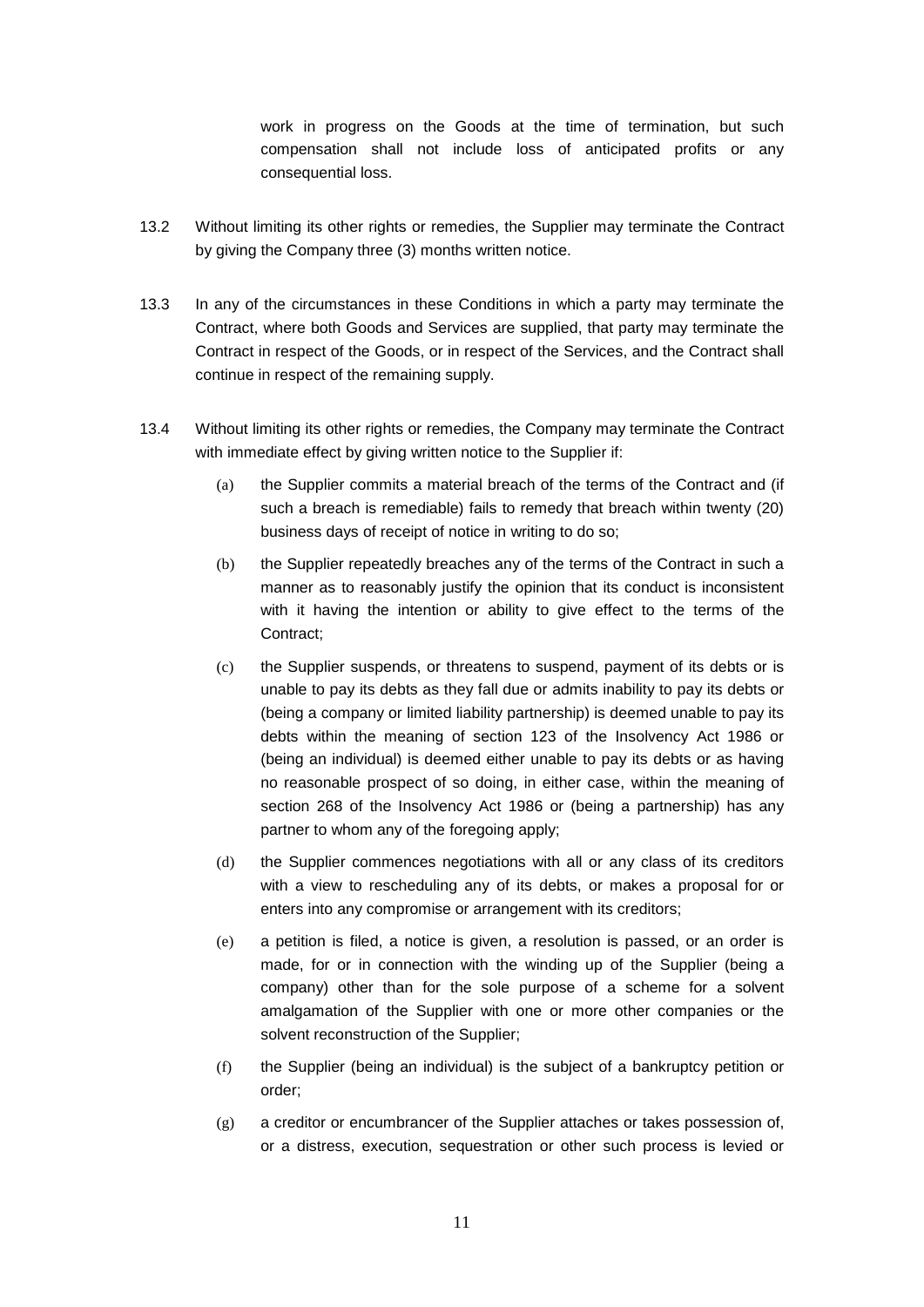enforced on or sued against, the whole or any part of its assets and such attachment or process is not discharged within fourteen (14) days;

- (h) an application is made to court, or an order is made, for the appointment of an administrator or if a notice of intention to appoint an administrator is given or if an administrator is appointed over the Supplier (being a company);
- (i) the holder of a floating charge over the assets of the Supplier (being a company) has become entitled to appoint or has appointed an administrative receiver;
- (j) a person becomes entitled to appoint a receiver over the assets of the Supplier or a receiver is appointed over the assets of the Supplier;
- (k) any event occurs, or proceeding is taken, with respect to the Supplier in any jurisdiction to which it is subject that has an effect equivalent or similar to any of the events mentioned in clause 13.4(c) to clause 13.4(j) (inclusive);
- (l) the Supplier suspends or ceases, or threatens to suspend, or cease, to carry on all or a substantial part of its business; or
- (m) the Supplier (being an individual) dies or, by reason of illness or incapacity (whether mental or physical), is incapable of managing his own affairs or becomes a patient under any mental health legislation.
- 13.5 Termination of the Contract, however arising, shall not affect any of the parties' rights and remedies that have accrued as at termination.
- 13.6 Clauses which expressly or by implication survive termination of the Contract shall continue in full force and effect.

# **14. CONSEQUENCES OF TERMINATION**

On termination of the Contract for any reason, the Supplier shall immediately deliver to the Company all Deliverables whether or not then complete, and return all Company Materials. If the Supplier fails to do so, then the Company may enter the Supplier's premises and take possession of them. Until they have been returned or delivered, the Supplier shall be solely responsible for their safe keeping and will not use them for any purpose not connected with this Contract.

# **15. ANTI CORRUPTION AND MODERN SLAVERY**

15.1 The Supplier will not, directly or indirectly, either in private business dealings or in dealings with the public sector, offer, give or agree to offer or give (either itself or in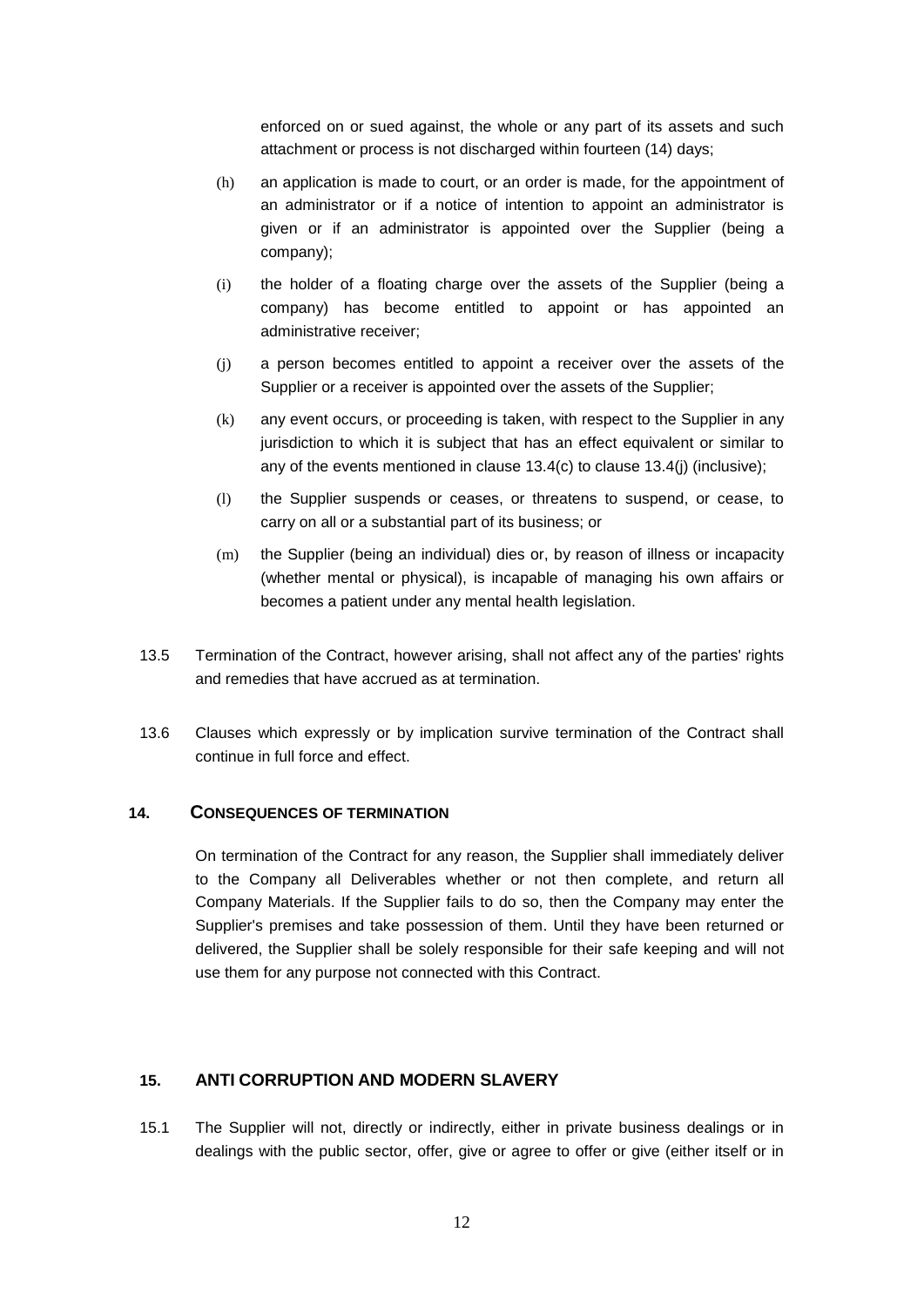agreement with others) any payment, gift or other advantage with respect to any matters which are the subject of this Contract and which:

- (a) is intended to, or does, influence or reward any person for acting in breach of an expectation of good faith, impartiality or trust, or which it would otherwise be improper for the recipient to accept;
- (b) is made to or for a public official with the intention of influencing them and obtaining or retaining an advantage in the conduct of business; or
- (c) a reasonable person would otherwise consider to be unethical, illegal or improper,

(in this clause 15, a **Corrupt Act**).

- 15.2 The supplier represents, warrants and undertakes that:
	- (a) it has not engaged in any Corrupt Act prior to the date of this Contract; and
	- (b) to the best of its knowledge and belief, it has not at any time:
		- (i) been found by a court in any jurisdiction to have engaged in any Corrupt Act (or similar conduct);
		- (ii) admitted to having engaged in any Corrupt Act (or similar conduct); or
		- (iii) been investigated or been suspected in any jurisdiction of having engaged in any Corrupt Act (or similar conduct).

#### 15.3 Supplier further agrees:

- (a) to provide any information to the Company as may reasonably require by notice in writing in order to monitor the Suppliers compliance with its obligations under clause 15; and
- (b) to notify the Company in writing as soon as practicable if, at any time, it becomes aware of a breach of clause 15.1 or that any of the representations, warranties and undertakings set out at clause 15.2 are no longer correct.
- 15.4 Each Party agrees that it shall, and that it shall procure that its personnel shall:

a). comply with all applicable law relating to slavery and human trafficking including but not limited to the Modern Slavery Act 2015 (**Anti-Slavery Requirements**);

b). not take or knowingly permit any action to be taken that would or might

cause or lead the Company to be in violation of any Anti-Slavery Requirements;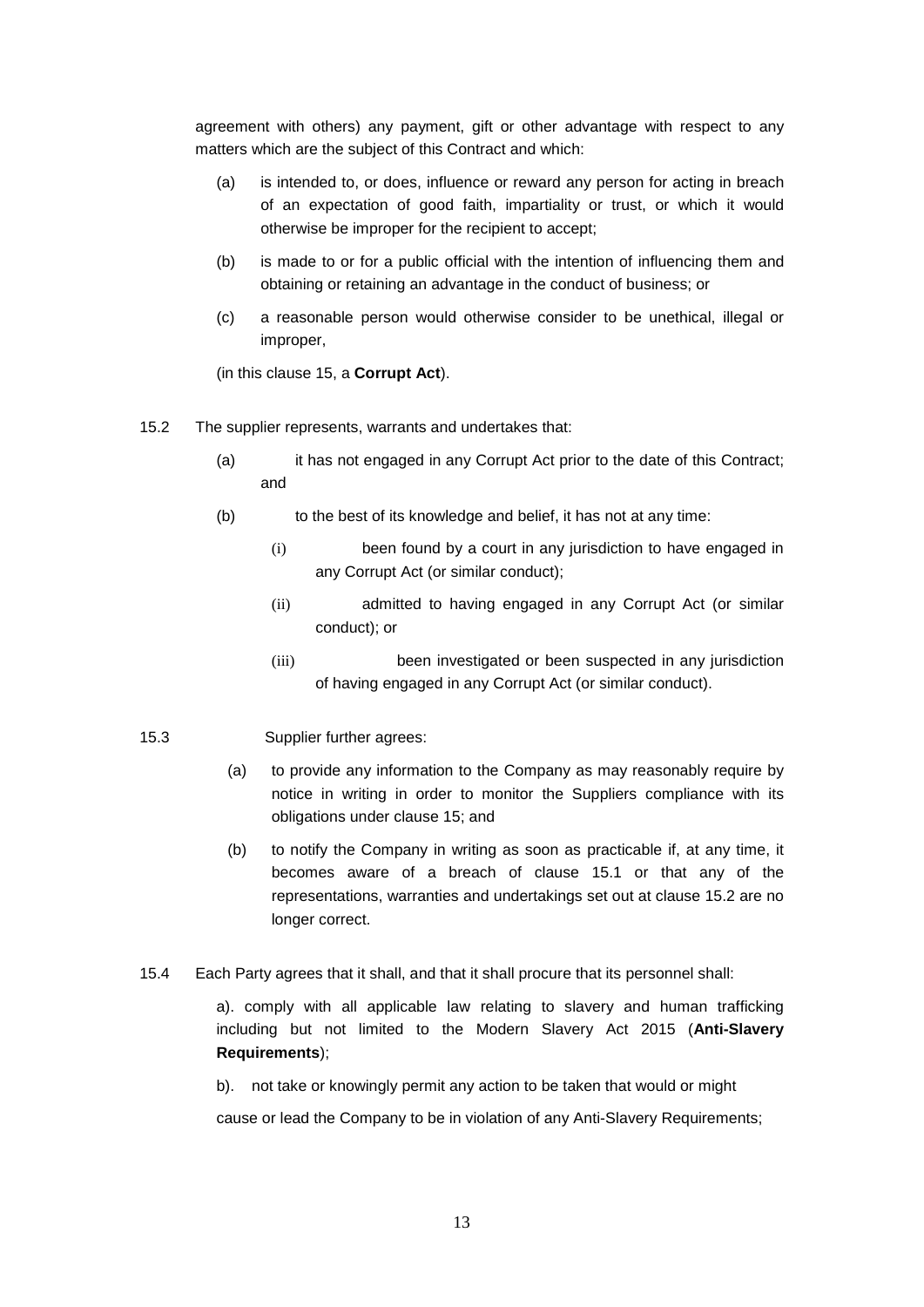c). at the other Party's reasonable request and cost, provide any reasonable assistance to enable it to perform any activity required by any regulatory body for the purpose of complying with Anti-Slavery Requirements.

# **16. DATA PROTECTION**

- 16.1 In the event that a Party receives personal data as defined by the Data Protection Act 1998 ("the Act") from the other Party, the receiving Party warrants that it will comply with the Act and deal with any data in order to complete its obligations under this Contract and for no other purpose
- 16.2 Each Party shall accept full legal liability for any breach of the Act which renders the other Party liable for loss, damage, costs and any claims.
- 16.3 In order to fulfil its obligations under the Act each Party shall have in place regulations to ensure:
	- (i) Full compliance with the Act.
	- (ii) Specific compliance with the Seventh Data Protection Principle concerning security of personal data.
	- (iii) The reliability and integrity of all employees involved in processing any personal data of the other Party.
- 16.4 Each Party shall take reasonable steps to ensure that any sub-contractor, consultant, agent or other third party shall comply with this Clause.
- 16.5 Each Party will allow the other Party reasonable access to examine the systems and regulations in order to ensure compliance with the provisions of the Act.

# **FORCE MAJEURE**

17.1 Neither party shall be in breach of the Contract nor liable for delay in performing, or failure to perform, any of its obligations under it if such a delay or failure result from an event, circumstances or cause beyond its reasonable control (**Force Majeure Event**).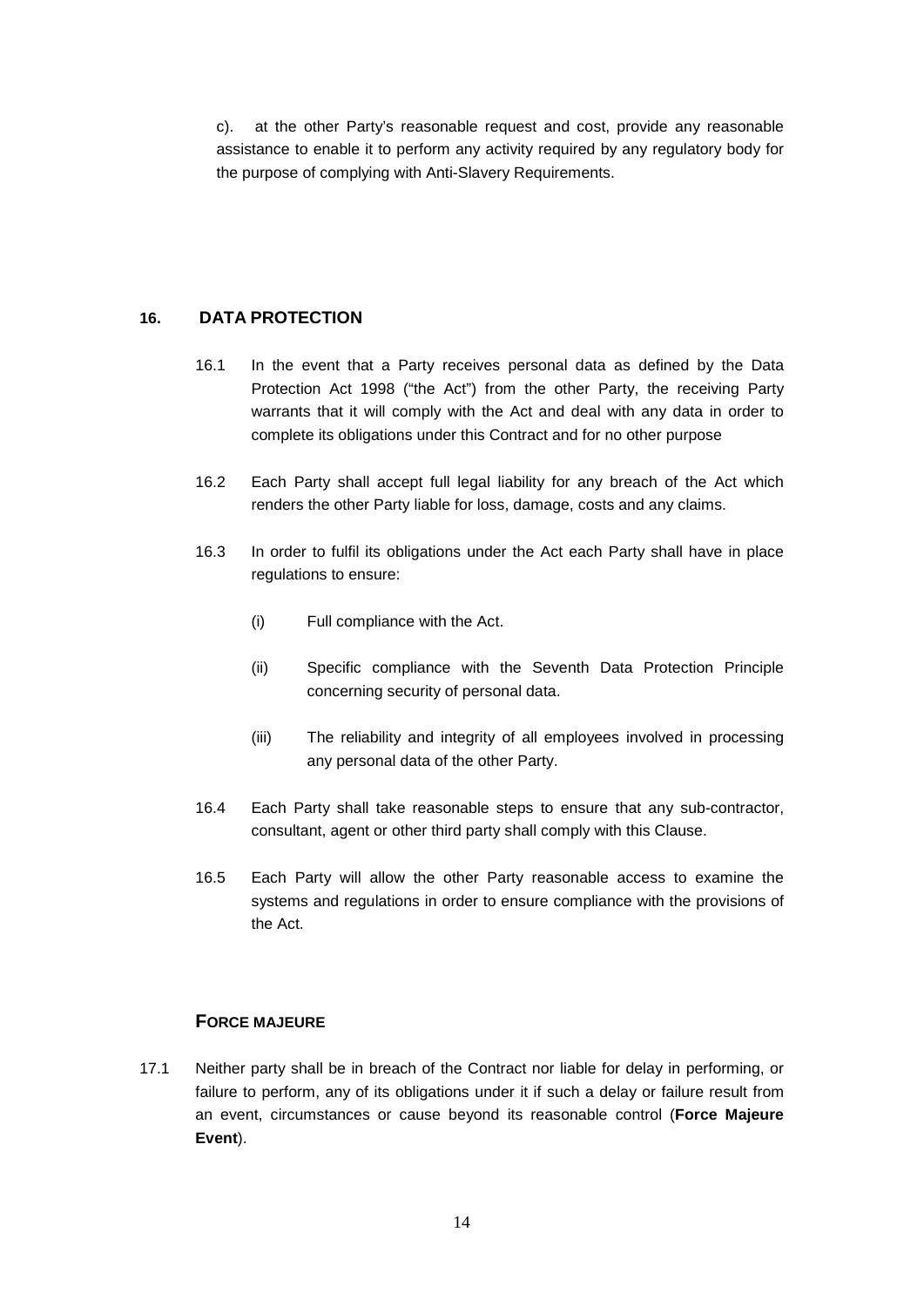- 17.2 The Supplier shall use all reasonable endeavours to mitigate the effect of a Force Majeure Event on the performance of its obligations.
- 17.3 If a Force Majeure Event prevents, hinders or delays the Supplier's performance of its obligations for a continuous period of more than thirty (30) Business Days, the Company may terminate the Contract immediately by giving written notice to the Supplier.

# **GENERAL**

# 18.1 **Assignment and other dealings.**

- (a) The Company may at any time assign, transfer, mortgage, charge, subcontract or deal in any other manner with all or any of its rights or obligations under the Contract.
- (b) The Supplier may not assign, transfer, mortgage, charge, subcontract, declare a trust over or deal in any other manner with all or any of its rights or obligations under the Contract without the prior written consent of the Company.

# 18.2 **Notices.**

- (a) Any notice or other communication given to a party under or in connection with the Contract shall be in writing, addressed to that party at its registered office (if it is a company) or its principal place of business (in any other case) or such other address as that party may have specified to the other party in writing in accordance with this clause, and shall be delivered personally, or sent by pre-paid first class post or other next working day delivery service, commercial courier, or e-mail.
- (b) A notice or other communication shall be deemed to have been received: if delivered personally, when left at the address referred to in clause 18.2(a); if sent by pre-paid first class post or other next working day delivery service, at 10.00 am on the second Business Day after posting; if delivered by commercial courier, on the date and at the time that the courier's delivery receipt is signed; or, if sent by or e-mail, one Business Day after transmission.
- (c) The provisions of this clause shall not apply to the service of any proceedings or other documents in any legal action.
- 18.3 **Severance.** If any provision or part-provision of the Contract is or becomes invalid, illegal or unenforceable, it shall be deemed modified to the minimum extent necessary to make it valid, legal and enforceable. If such modification is not possible, the relevant provision or part-provision shall be deemed deleted. Any modification to or deletion of a provision or part-provision under this clause shall not affect the validity and enforceability of the rest of the Contract.